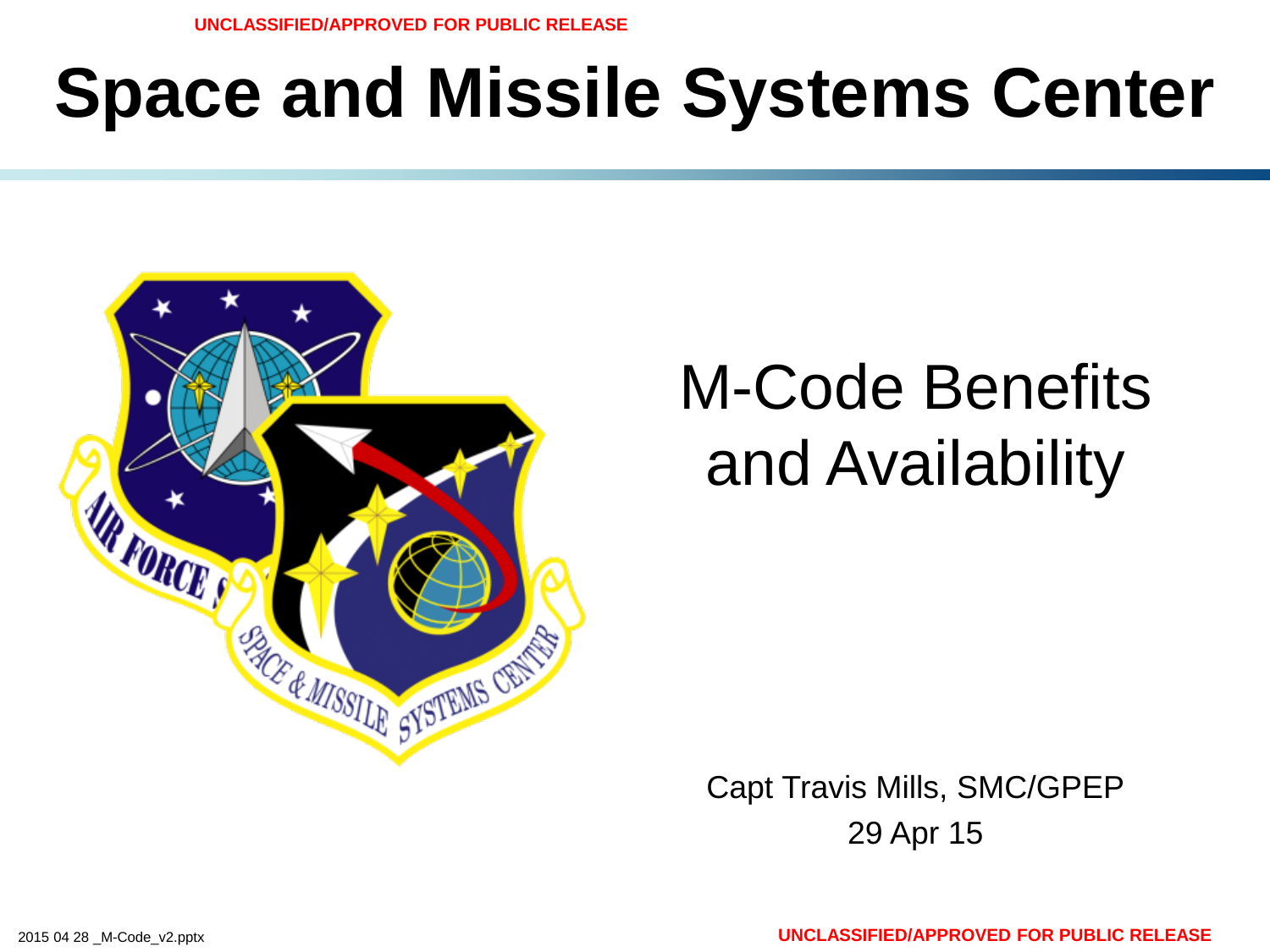

### Informational Briefing

- Operational Benefits of M-Code
- Process for M-Code Delivery and Initial Operations
- M-Code Available for Use Forecast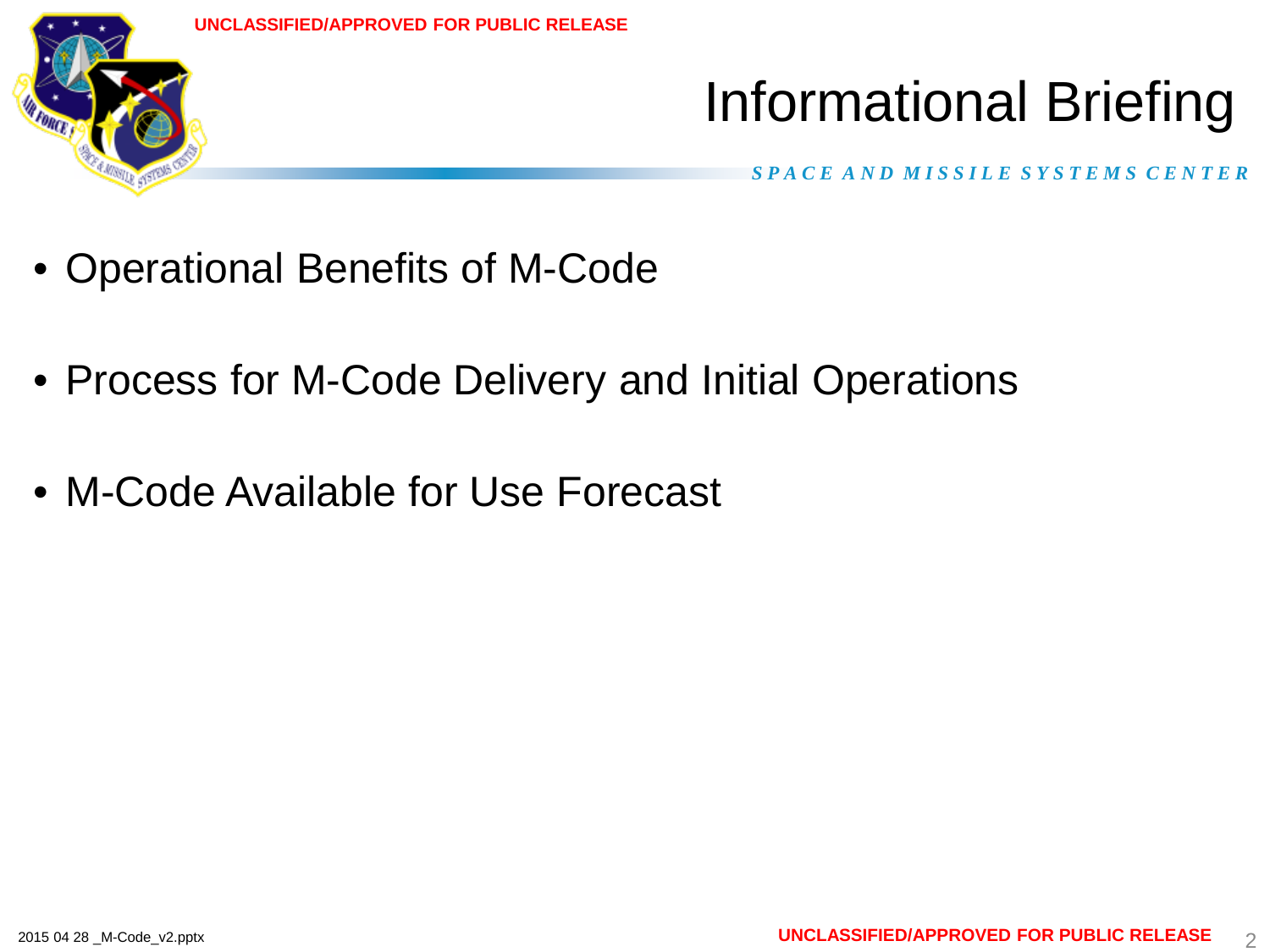

### Operational Benefits of M-Code

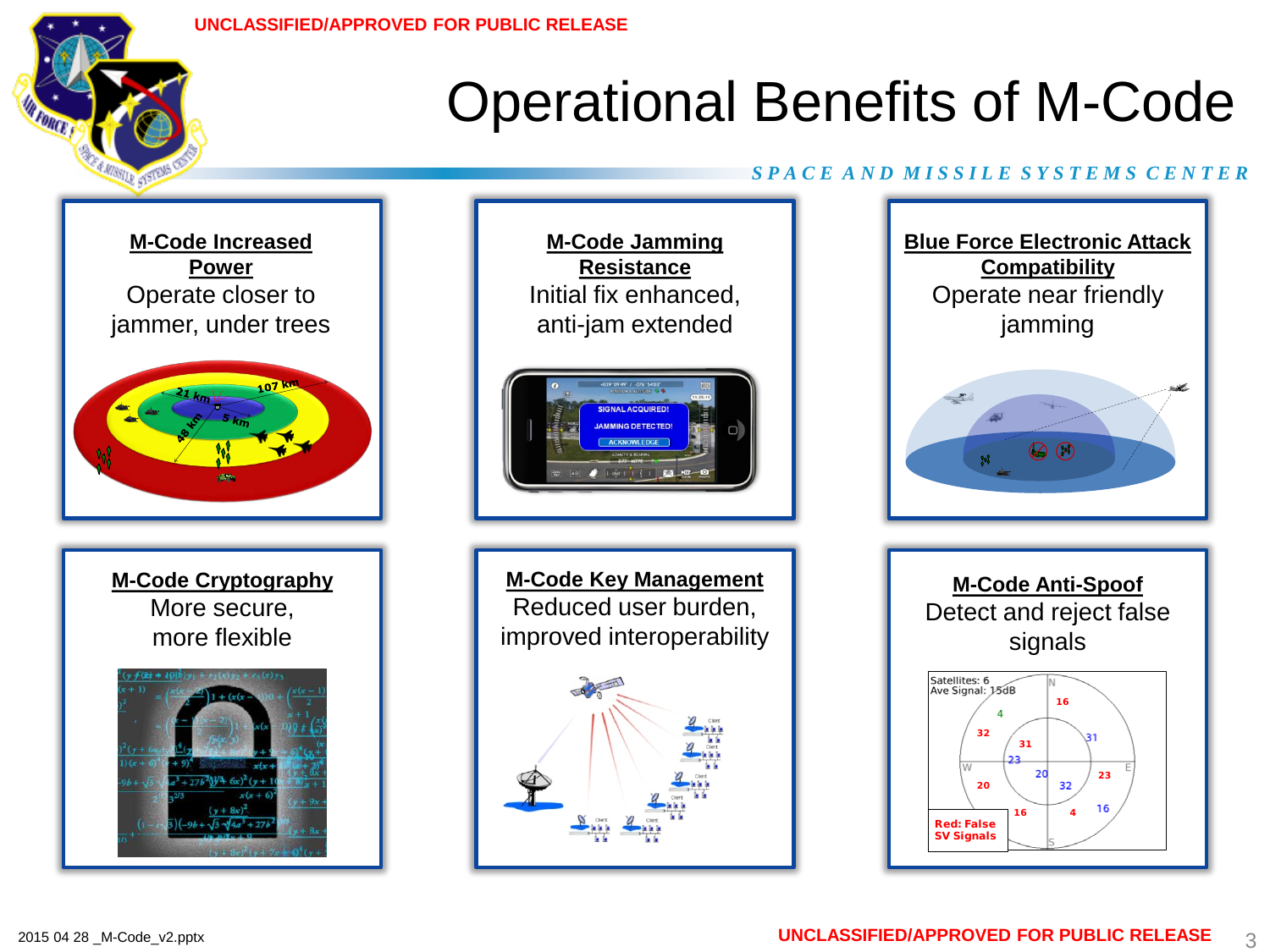

### M-Code Delivery & Initial Operations

- SMC/GP delivers space system, control system, and user equipment assets to support "M-Code Available for Use"
	- M-Code PPS PNT
	- Crypto key OTAD & OTAR
- HQ AFSPC/A3 authorizes "M-Code Early Use" prior to System Capability IOC or FOC
	- M-Code/MNAV SIS operational broadcast prior to Block II EP FOC and GPS III MPO IOC

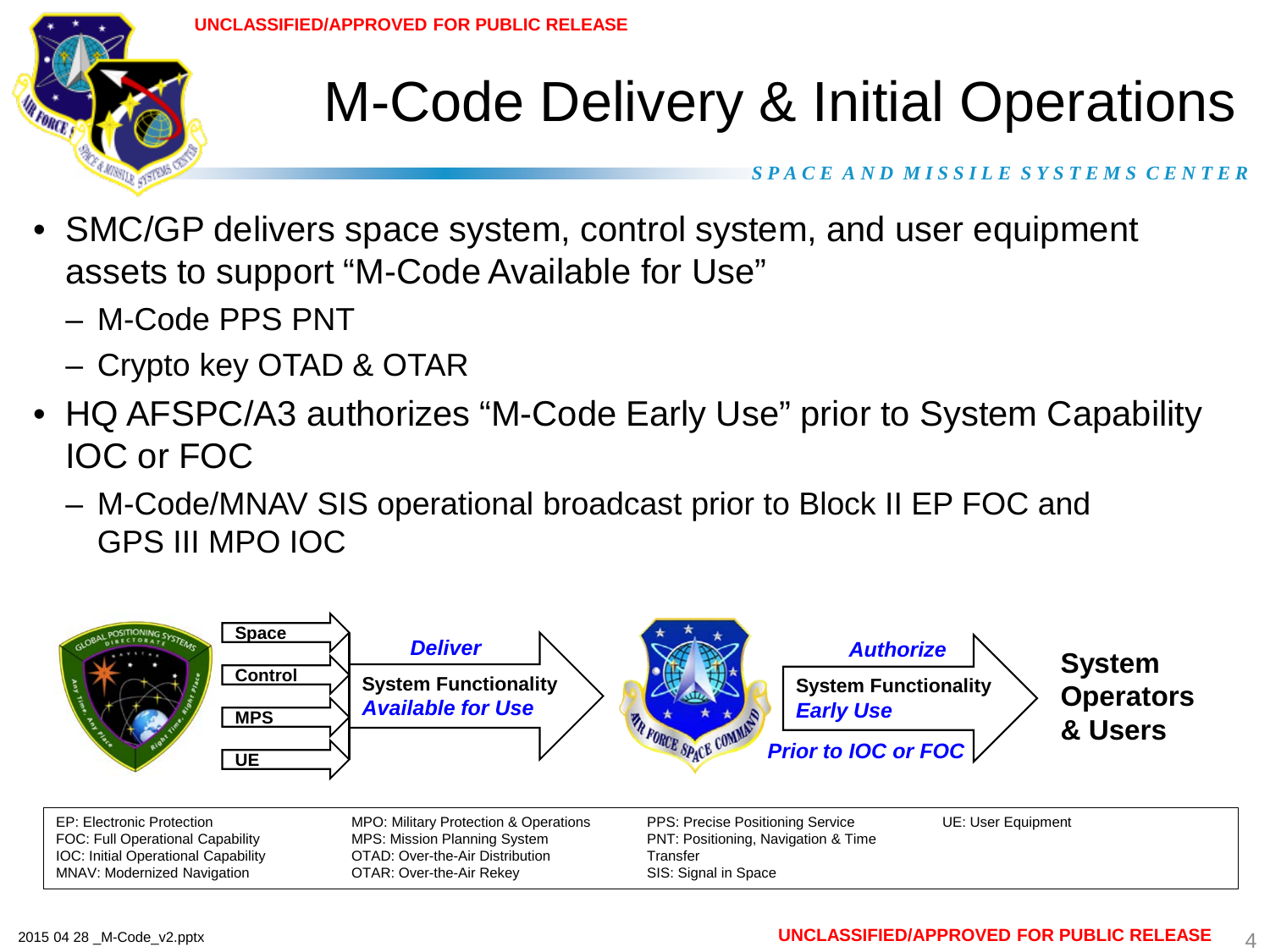

- Public Law 111-383 precludes purchasing non-M-Code UE after FY17
- Derived need dates
	- Available for Use delivery: Q4FY19
	- Early Use authorization: Q1FY20
- GPS Directorate exploring alternatives to meet or beat need dates

|                                | <b>FY 15</b><br><b>FY 16</b>                                                                                          | <b>FY 17</b>                                     | <b>FY 18</b>                           | <b>FY 19</b>                        | <b>FY 20</b>                         | <b>FY 21</b>                                          | <b>FY 22</b>                                     | <b>FY 23</b>          |
|--------------------------------|-----------------------------------------------------------------------------------------------------------------------|--------------------------------------------------|----------------------------------------|-------------------------------------|--------------------------------------|-------------------------------------------------------|--------------------------------------------------|-----------------------|
|                                | $\overline{2}$<br>$\lceil 3 \rceil$<br>$\overline{2}$<br>$\overline{4}$                                               | 2<br>$\mathbf{3}$<br>3<br>$\mathbf{1}$<br>4<br>4 | $\overline{c}$<br>3 <br>$\overline{4}$ | $\overline{2}$<br>$\mathbf{3}$<br>4 | 2<br>$\mathbf{3}$<br>$\vert 4 \vert$ | $\overline{2}$<br>$\mathbf{3}$<br>$\overline{4}$<br>1 | $\overline{2}$<br>$\mathbf{3}$<br>$\overline{4}$ | $\overline{2}$<br>3 4 |
| <b>Enterprise Capabilities</b> | Block II EP FOC $\rightarrow$<br>(Both Dates Notional)<br>GPS III MPO IOC                                             |                                                  |                                        |                                     |                                      |                                                       |                                                  |                       |
| <b>HQ AFSPC/A3</b>             | M-Code PNT Early Use<br>Need Date<br>M-Code/MNAV SIS Operational 24/7 Broadcast<br>(Same as M-Code UE fielding start) |                                                  |                                        |                                     |                                      |                                                       |                                                  |                       |
| <b>SMC/GP</b>                  | M-Code PNT Available for Use<br>Need Date<br>(3 mos prior to Early Use)                                               |                                                  |                                        |                                     |                                      |                                                       |                                                  |                       |
| <b>Military Services</b>       | Mandate Start                                                                                                         | M-Code UE Procurement<br>(Public Law 111-383)    | M-Code UE Procurement                  |                                     |                                      |                                                       |                                                  |                       |
|                                | M-Code UE Fielding<br>M-Code UE Fielding Start<br>(24 mos after procurement start)                                    |                                                  |                                        |                                     |                                      |                                                       |                                                  |                       |